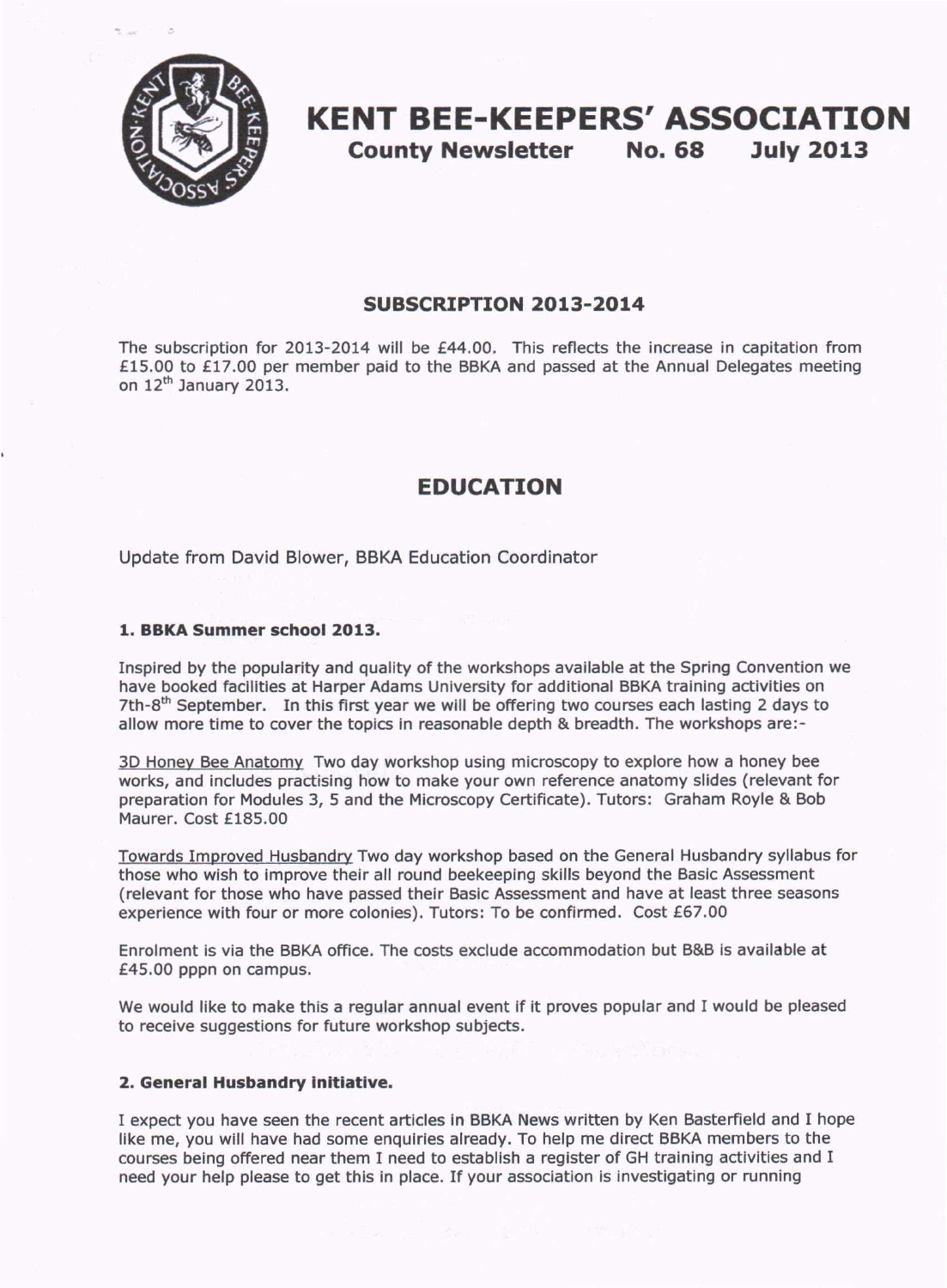Your Association name

The local course organiser & their contact details

The lead tutor (if known)

Is it a confirmed course or are you still planning?

Are you intending it to be a one off event or a multi session event?

Will you require BBKA resources or funding towards costs?

My intention is that a public version of the listing will be available in Members area of the BBKA website along with an enrolment form so those interested can get more information and enrol.

#### **3. Study Groups**

A popular outcome from the workshops you participated in this winter was the plan for Education Coordinators to encourage participation in Study Groups, either self supported or led by a local tutor. There will be articles in BBKA News over the coming months to help promote this way of learning and there will be training available for study group leaders.

David Blower Education Coordinator Representation of the County **British Beekeepers' Association -** *supporting bees and beekeepers* **T:02476 696679** M: 07789 200626 W: bbka.org.uk

# **Kent Science Resource Centre Beekeepeers @ KSRC [www.ksrcbees.orq.uk](http://www.ksrcbees.orq.uk)**

# **How to passthe Basic Saturday, 6 th July**

10.00 a.m. to 4.00 p.m. at KSRC Tutor: Mary Hill Registration fee: £15.00

The course will cover your personal approach to and conduct during the assessment, management aspects of the syllabus pests and diseases.

## **Beeswax Products Saturday, 7th September**

10.00 a.m. to 4.00 p.m. at KSRC Jennifer Dinsmore Registration fee: £28.00

Jennifer's course in May was oversubscribed and she has agreed to repeat the course.

# **Skep making Saturday, 23rd November**

10.00 a.m. to 4.00 p.m. at KSRC Nick Mengham Registration fee: £25.00

For further information on these courses, bookings and location details please go to [www.ksrcbees.org.uk](http://www.ksrcbees.org.uk) Please also note that registration fees are non-refundable.